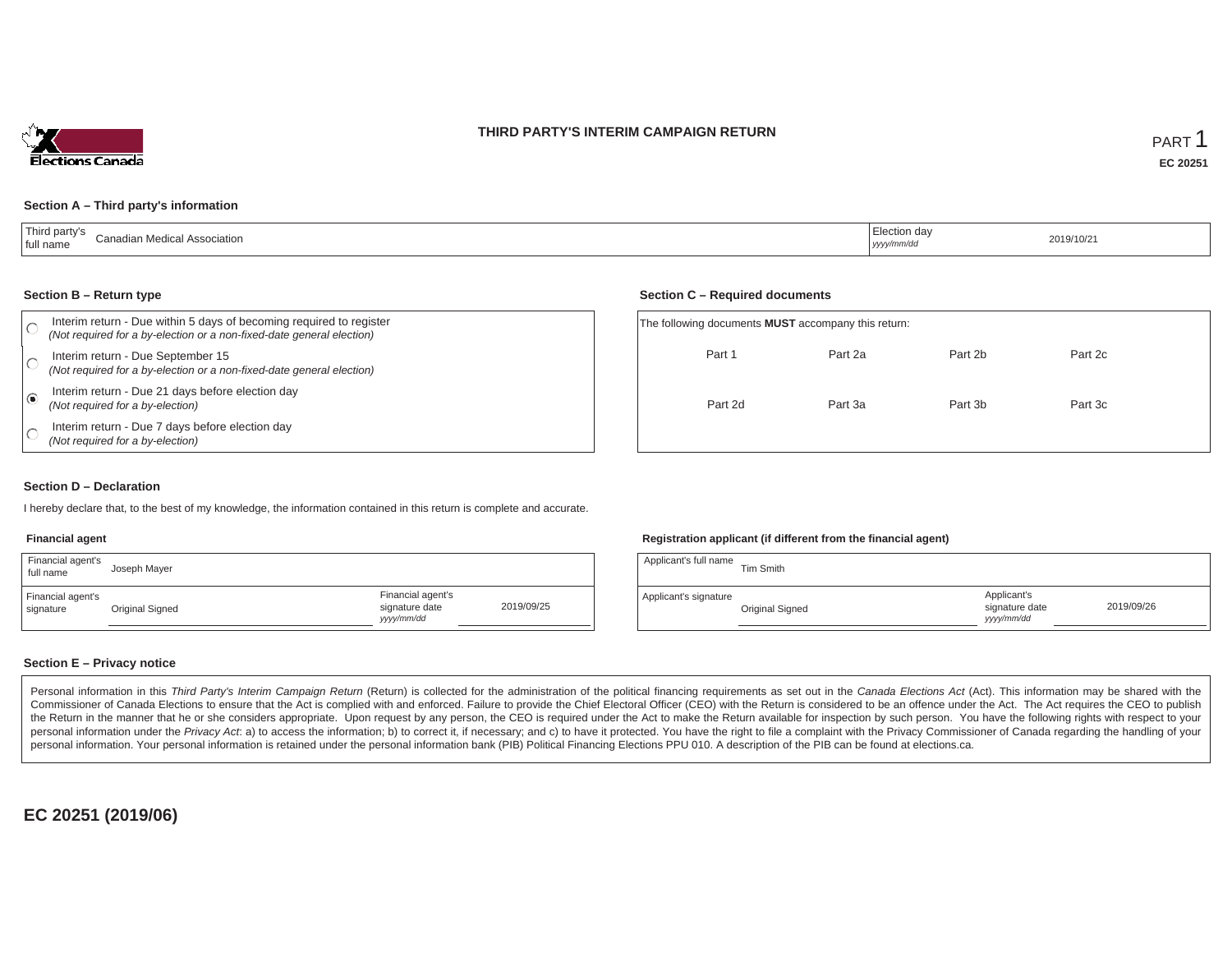

## **THIRD PARTY'S INTERIM CAMPAIGN RETURN THIRD PARTY'S INTERIM CAMPAIGN RETURN<br>Statement of monetary contributions received PART 2a**

| No. | Full name | Street<br>no. | <b>Street</b> | Apt. | City | Prov./<br>Terr. | Postal<br>code | Date<br>received<br>yyyy/mm/dd                                                      | Individual | Business /<br>Commercial<br>organization | Government | <b>Trade union</b> | Corporation<br>capital | Unincorporated<br>without share organization or<br>association |
|-----|-----------|---------------|---------------|------|------|-----------------|----------------|-------------------------------------------------------------------------------------|------------|------------------------------------------|------------|--------------------|------------------------|----------------------------------------------------------------|
|     |           |               |               |      |      |                 |                |                                                                                     | \$         | \$                                       | \$         | $\sqrt{2}$         | \$                     | \$                                                             |
|     |           |               |               |      |      |                 |                |                                                                                     |            |                                          |            |                    |                        |                                                                |
|     |           |               |               |      |      |                 |                |                                                                                     |            |                                          |            |                    |                        |                                                                |
|     |           |               |               |      |      |                 |                |                                                                                     |            |                                          |            |                    |                        |                                                                |
|     |           |               |               |      |      |                 |                |                                                                                     |            |                                          |            |                    |                        |                                                                |
|     |           |               |               |      |      |                 |                |                                                                                     |            |                                          |            |                    |                        |                                                                |
|     |           |               |               |      |      |                 |                |                                                                                     |            |                                          |            |                    |                        |                                                                |
|     |           |               |               |      |      |                 |                |                                                                                     |            |                                          |            |                    |                        |                                                                |
|     |           |               |               |      |      |                 |                |                                                                                     |            |                                          |            |                    |                        |                                                                |
|     |           |               |               |      |      |                 |                |                                                                                     |            |                                          |            |                    |                        |                                                                |
|     |           |               |               |      |      |                 |                |                                                                                     |            |                                          |            |                    |                        |                                                                |
|     |           |               |               |      |      |                 |                |                                                                                     |            |                                          |            |                    |                        |                                                                |
|     |           |               |               |      |      |                 |                |                                                                                     |            |                                          |            |                    |                        |                                                                |
|     |           |               |               |      |      |                 |                |                                                                                     |            |                                          |            |                    |                        |                                                                |
|     |           |               |               |      |      |                 |                |                                                                                     |            |                                          |            |                    |                        |                                                                |
|     |           |               |               |      |      |                 |                | Totals carried forward from previous page \$                                        |            |                                          |            |                    |                        |                                                                |
|     |           |               |               |      |      |                 |                | Total amount of monetary contributions by contributors who gave over \$200 (A)      |            |                                          |            |                    |                        |                                                                |
|     |           |               |               |      |      |                 |                |                                                                                     |            |                                          |            |                    |                        |                                                                |
|     |           |               |               |      |      |                 |                | Number of contributors who gave over \$200                                          |            |                                          |            |                    |                        |                                                                |
|     |           |               |               |      |      |                 |                | Total amount of monetary contributions by contributors who gave \$200 or less $(B)$ |            |                                          |            |                    |                        |                                                                |
|     |           |               |               |      |      |                 |                | Number of contributors who gave \$200 or less                                       |            |                                          |            |                    |                        |                                                                |
|     |           |               |               |      |      |                 |                | Total amount of all monetary contributions (A+B)                                    |            |                                          |            |                    |                        |                                                                |
|     |           |               |               |      |      |                 |                | Number of contributors who gave monetary contributions                              |            |                                          |            |                    |                        |                                                                |

| Third<br>:iatioi<br>  partγ | .<br>2019/10/2<br>,,,,,,,<br>,,,,, | Page |
|-----------------------------|------------------------------------|------|
|-----------------------------|------------------------------------|------|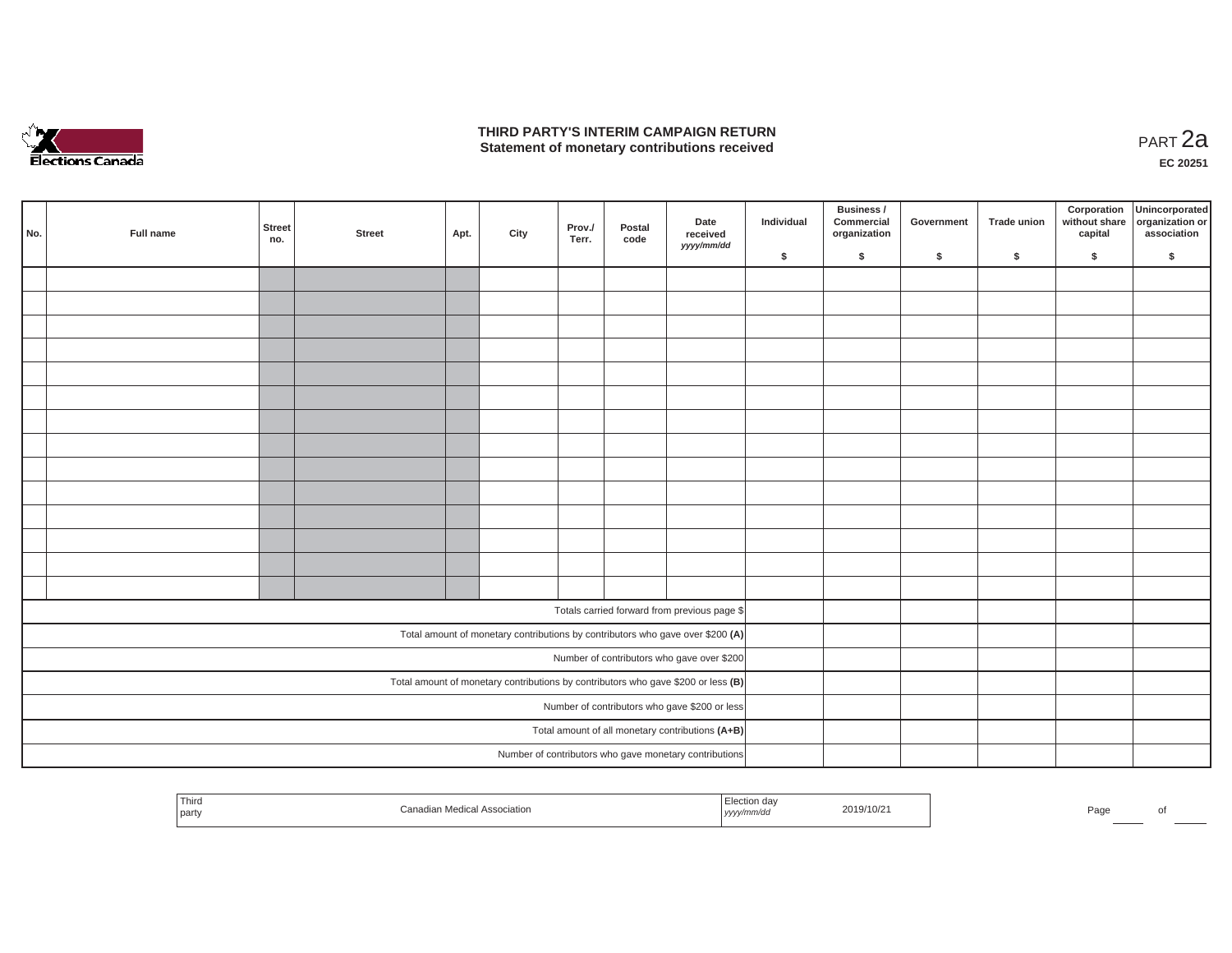

## **THIRD PARTY'S INTERIM CAMPAIGN RETURN**  THIRD PARTY'S INTERIM CAMPAIGN RETURN<br>Statement of non-monetary contributions received<br>**PART 2**b

**EC 20251**

| No. | Full name | Street<br>no. | <b>Street</b> | Apt. | City | Prov./<br>Terr. | Postal<br>code | Date<br>received<br>yyyy/mm/dd                                                        | Individual | Business /<br>Commercial<br>organization | Government | Trade union | Corporation<br>capital | Unincorporated<br>without share organization or<br>association |
|-----|-----------|---------------|---------------|------|------|-----------------|----------------|---------------------------------------------------------------------------------------|------------|------------------------------------------|------------|-------------|------------------------|----------------------------------------------------------------|
|     |           |               |               |      |      |                 |                |                                                                                       | \$         | $\mathsf{s}$                             | \$         | $\sqrt{2}$  | \$                     | \$                                                             |
|     |           |               |               |      |      |                 |                |                                                                                       |            |                                          |            |             |                        |                                                                |
|     |           |               |               |      |      |                 |                |                                                                                       |            |                                          |            |             |                        |                                                                |
|     |           |               |               |      |      |                 |                |                                                                                       |            |                                          |            |             |                        |                                                                |
|     |           |               |               |      |      |                 |                |                                                                                       |            |                                          |            |             |                        |                                                                |
|     |           |               |               |      |      |                 |                |                                                                                       |            |                                          |            |             |                        |                                                                |
|     |           |               |               |      |      |                 |                |                                                                                       |            |                                          |            |             |                        |                                                                |
|     |           |               |               |      |      |                 |                |                                                                                       |            |                                          |            |             |                        |                                                                |
|     |           |               |               |      |      |                 |                |                                                                                       |            |                                          |            |             |                        |                                                                |
|     |           |               |               |      |      |                 |                |                                                                                       |            |                                          |            |             |                        |                                                                |
|     |           |               |               |      |      |                 |                |                                                                                       |            |                                          |            |             |                        |                                                                |
|     |           |               |               |      |      |                 |                |                                                                                       |            |                                          |            |             |                        |                                                                |
|     |           |               |               |      |      |                 |                |                                                                                       |            |                                          |            |             |                        |                                                                |
|     |           |               |               |      |      |                 |                |                                                                                       |            |                                          |            |             |                        |                                                                |
|     |           |               |               |      |      |                 |                |                                                                                       |            |                                          |            |             |                        |                                                                |
|     |           |               |               |      |      |                 |                |                                                                                       |            |                                          |            |             |                        |                                                                |
|     |           |               |               |      |      |                 |                | Totals carried forward from previous page \$                                          |            |                                          |            |             |                        |                                                                |
|     |           |               |               |      |      |                 |                | Total amount of non-monetary contributions by contributors who gave over \$200 (A)    |            |                                          |            |             |                        |                                                                |
|     |           |               |               |      |      |                 |                | Number of contributors who gave over \$200                                            |            |                                          |            |             |                        |                                                                |
|     |           |               |               |      |      |                 |                | Total amount of non-monetary contributions by contributors who gave \$200 or less (B) |            |                                          |            |             |                        |                                                                |
|     |           |               |               |      |      |                 |                | Number of contributors who gave \$200 or less                                         |            |                                          |            |             |                        |                                                                |
|     |           |               |               |      |      |                 |                | Total amount of all non-monetary contributions (A+B)                                  |            |                                          |            |             |                        |                                                                |
|     |           |               |               |      |      |                 |                | Number of contributors who gave non-monetary contributions                            |            |                                          |            |             |                        |                                                                |
|     |           |               |               |      |      |                 |                |                                                                                       |            |                                          |            |             |                        |                                                                |

| <sup>l</sup> Third<br>l party | ssociation. | tion da<br>™mm/uu<br>$1$ $J$ $J$ $J$ $J'$ | 2019/10/21 | Pagr |  |
|-------------------------------|-------------|-------------------------------------------|------------|------|--|
|                               |             |                                           |            |      |  |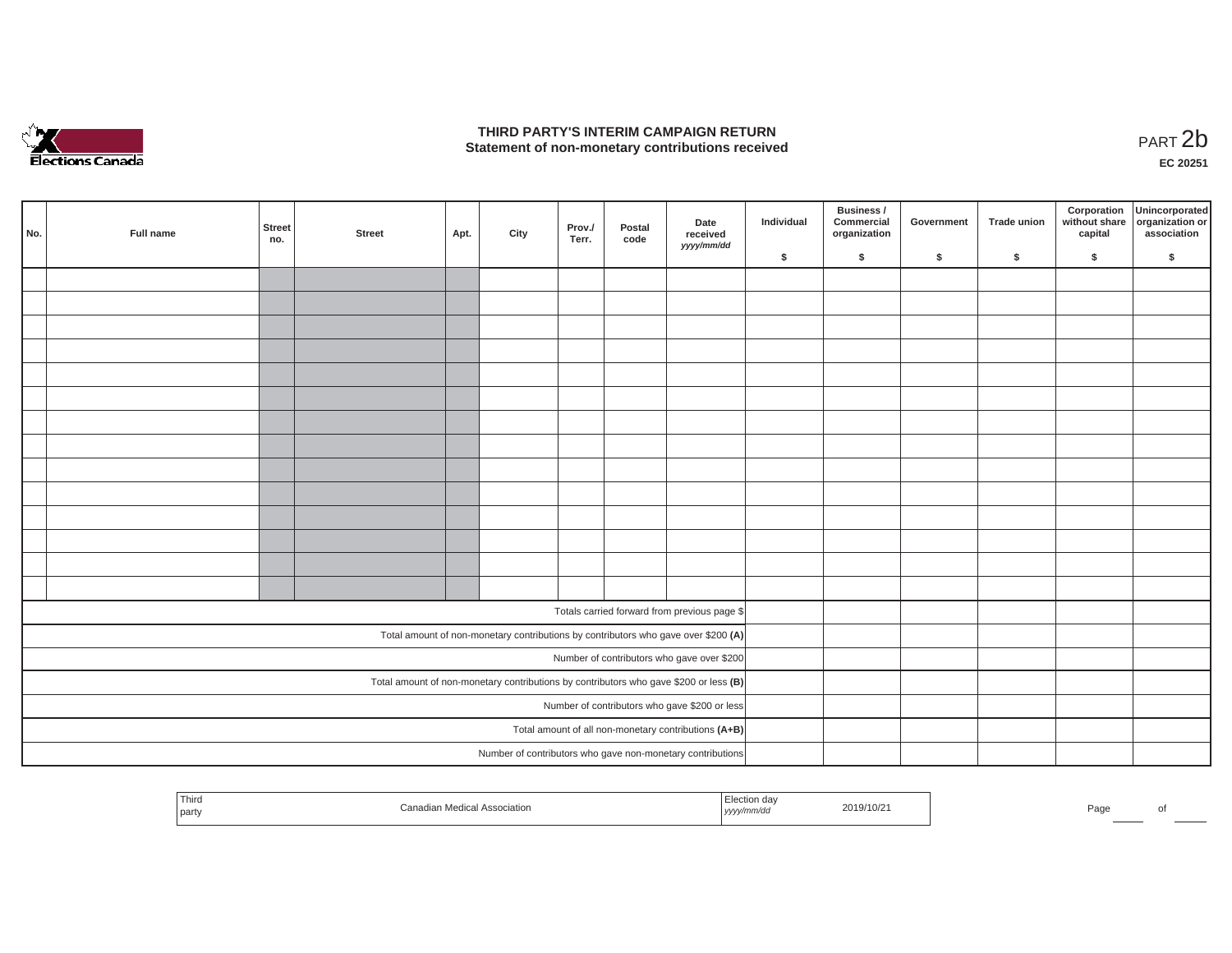

## **THIRD PARTY'S INTERIM CAMPAIGN RETURN**  RD PARTY'S INTERIM CAMPAIGN RETURN<br>Statement of operating loans received **PART 2c**

**EC 20251**

|     |           |               |        |      |      |                 |                |                                                                 |            | Business /                 |            |             |         | Corporation Unincorporated<br>without share organization or |
|-----|-----------|---------------|--------|------|------|-----------------|----------------|-----------------------------------------------------------------|------------|----------------------------|------------|-------------|---------|-------------------------------------------------------------|
| No. | Full name | Street<br>no. | Street | Apt. | City | Prov./<br>Terr. | Postal<br>code | Date<br>received                                                | Individual | Commercial<br>organization | Government | Trade union | capital | association                                                 |
|     |           |               |        |      |      |                 |                | yyyy/mm/dd                                                      | \$         | $\sqrt{2}$                 | \$         | $\sqrt{2}$  | \$      | \$                                                          |
|     |           |               |        |      |      |                 |                |                                                                 |            |                            |            |             |         |                                                             |
|     |           |               |        |      |      |                 |                |                                                                 |            |                            |            |             |         |                                                             |
|     |           |               |        |      |      |                 |                |                                                                 |            |                            |            |             |         |                                                             |
|     |           |               |        |      |      |                 |                |                                                                 |            |                            |            |             |         |                                                             |
|     |           |               |        |      |      |                 |                |                                                                 |            |                            |            |             |         |                                                             |
|     |           |               |        |      |      |                 |                |                                                                 |            |                            |            |             |         |                                                             |
|     |           |               |        |      |      |                 |                |                                                                 |            |                            |            |             |         |                                                             |
|     |           |               |        |      |      |                 |                |                                                                 |            |                            |            |             |         |                                                             |
|     |           |               |        |      |      |                 |                |                                                                 |            |                            |            |             |         |                                                             |
|     |           |               |        |      |      |                 |                |                                                                 |            |                            |            |             |         |                                                             |
|     |           |               |        |      |      |                 |                |                                                                 |            |                            |            |             |         |                                                             |
|     |           |               |        |      |      |                 |                |                                                                 |            |                            |            |             |         |                                                             |
|     |           |               |        |      |      |                 |                |                                                                 |            |                            |            |             |         |                                                             |
|     |           |               |        |      |      |                 |                |                                                                 |            |                            |            |             |         |                                                             |
|     |           |               |        |      |      |                 |                | Totals carried forward from previous page \$                    |            |                            |            |             |         |                                                             |
|     |           |               |        |      |      |                 |                | Total amount of loans by lenders who provided over \$200 (A)    |            |                            |            |             |         |                                                             |
|     |           |               |        |      |      |                 |                | Number of lenders who provided over \$200                       |            |                            |            |             |         |                                                             |
|     |           |               |        |      |      |                 |                | Total amount of loans by lenders who provided \$200 or less (B) |            |                            |            |             |         |                                                             |
|     |           |               |        |      |      |                 |                | Number of lenders who provided \$200 or less                    |            |                            |            |             |         |                                                             |
|     |           |               |        |      |      |                 |                | Total amount of all loans (A+B)                                 |            |                            |            |             |         |                                                             |
|     |           |               |        |      |      |                 |                | Number of all lenders who provided loans                        |            |                            |            |             |         |                                                             |

| ' Third<br>party | Association<br>היותה<br>санашан | าท αล√<br>2019/10/2<br>™m/au<br>, <i>yyyynn</i> | $D \cap \alpha$<br>⊺au | ΩТ |
|------------------|---------------------------------|-------------------------------------------------|------------------------|----|
|                  |                                 |                                                 |                        |    |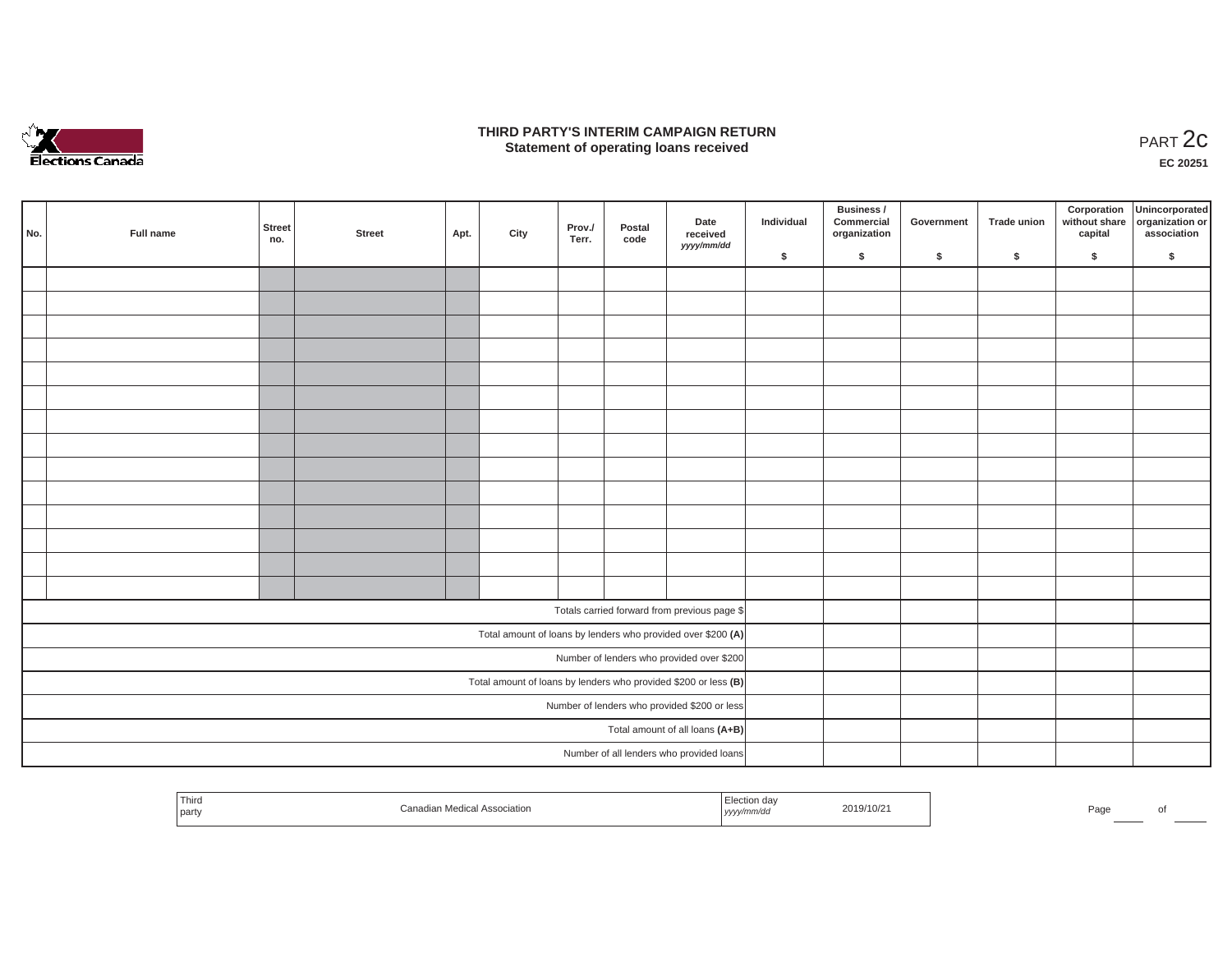

# **THIRD PARTY'S INTERIM CAMPAIGN RETURN SUMMARY STATE SUMMARY OF A SUMMARY OF A SUMMARY OF A SUMMARY OF A SUMMARY OF A SUMMARY OF A SUMMARY OF A SUMMA**<br> **Summary of inflows**

| No.   | Type of contributor / lender                    | <b>Monetary</b><br>contributions<br>(Part 2a)<br>Ŝ. | Non-monetary<br>contributions<br>(Part 2b)<br>\$ | Loans<br>(Part 2c)<br>\$ | <b>Total</b><br>\$ | Number of<br>contributors and<br>lenders |
|-------|-------------------------------------------------|-----------------------------------------------------|--------------------------------------------------|--------------------------|--------------------|------------------------------------------|
|       | 1. Individuals                                  |                                                     |                                                  |                          |                    |                                          |
|       | 2. Businesses / Commercial organizations        |                                                     |                                                  |                          |                    |                                          |
| 3.    | Governments                                     |                                                     |                                                  |                          |                    |                                          |
|       | 4. Trade unions                                 |                                                     |                                                  |                          |                    |                                          |
| 5.    | Corporations without share capital              |                                                     |                                                  |                          |                    |                                          |
|       | 6. Unincorporated organizations or associations |                                                     |                                                  |                          |                    |                                          |
|       | 7.   Total (items 1 to 6)                       |                                                     |                                                  |                          |                    |                                          |
| Total |                                                 |                                                     |                                                  |                          |                    |                                          |
|       | 8. Amount of third party's resources used       |                                                     |                                                  |                          |                    |                                          |
|       | 9. Grand total (items $7$ and $8$ )             |                                                     |                                                  |                          |                    |                                          |

| ' Thira<br>party | Canadian Medical Association | Election dav<br>19/10/2<br>yyyy/mm/da<br>,,,, |  |
|------------------|------------------------------|-----------------------------------------------|--|
|------------------|------------------------------|-----------------------------------------------|--|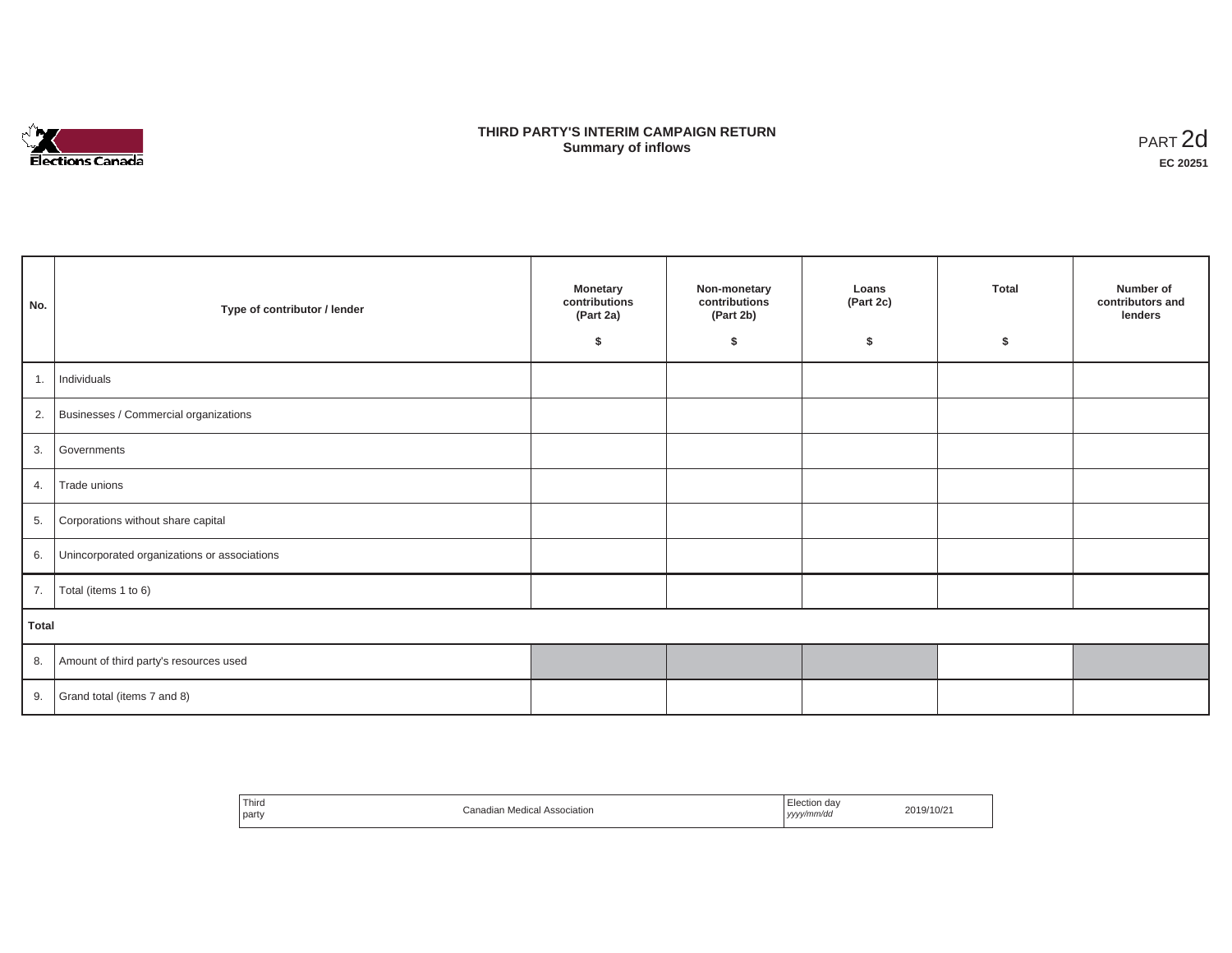

# **THIRD PARTY'S INTERIM CAMPAIGN RETURN Statement of expenses incurred for regulated activities that take place during the pre-election period**  *(Only applicable to a fixed-date general election)*

<code>PART $3$ a</code> **EC 20251**

For a list of expense types, expense categories and expense subcategories, refer to Annex II in the Instructions.

| No.            | Date<br>incurred<br>yyyy/mm/dd | <b>ED Code</b><br>(if applicable) | Supplier                              | <b>Expense type</b>    | <b>Expense</b><br>category | <b>Expense</b><br>subcategory | <b>Starting date</b><br>of activity,<br>advertisement<br>or survey<br>yyyy/mm/dd | <b>Ending date</b><br>of activity,<br>advertisement<br>or survey<br>yyyy/mm/dd | Place of activity or<br>advertisement        | <b>Expense amount</b> |
|----------------|--------------------------------|-----------------------------------|---------------------------------------|------------------------|----------------------------|-------------------------------|----------------------------------------------------------------------------------|--------------------------------------------------------------------------------|----------------------------------------------|-----------------------|
|                |                                |                                   |                                       |                        |                            |                               |                                                                                  |                                                                                |                                              | \$                    |
|                | 2019/06/18                     |                                   | <b>IPSOS LP</b>                       | <b>Election survey</b> | Election survey            | Election survey               | 2019/06/30                                                                       | 2019/09/10                                                                     | National                                     | 412.05                |
| $\overline{2}$ | 2019/06/28                     |                                   | <b>IPSOS LP</b>                       | Election survey        | Election survey            | Election survey               | 2019/06/30                                                                       | 2019/09/10                                                                     | National                                     | 44,838.40             |
| 3              | 2019/06/30                     |                                   | <b>Sussex Strategy</b>                | Election advertising   | Advertising                | Social media (design & mainte | 2019/06/30                                                                       | 2019/09/10                                                                     | National                                     | 5,826.76              |
| $\overline{4}$ | 2019/07/09                     |                                   | Collective IQ                         | Election advertising   | Advertising                | Design and development        | 2019/06/30                                                                       | 2019/07/09                                                                     | National                                     | 19,520.75             |
| 5              | 2019/07/12                     |                                   | In Motion                             | Election advertising   | Advertising                | Mail outs (Campaign in a Box) | 2019/06/30                                                                       | 2019/07/12                                                                     | National                                     | 4,938.10              |
| 6              | 2019/07/19                     |                                   | In Motion                             | Election advertising   | Advertising                | Design and development        | 2019/06/30                                                                       | 2019/07/19                                                                     | National                                     | 3,480.40              |
|                | 2019/07/29                     |                                   | In Motion                             | Election advertising   | Advertising                | Mail outs (Campaign in a Box) | 2019/07/12                                                                       | 2019/07/29                                                                     | National                                     | 4,938.10              |
| 8              | 2019/07/30                     |                                   | Collective IQ                         | Election advertising   | Advertising                | Design and development        | 2019/07/09                                                                       | 2019/07/30                                                                     | National                                     | 19,520.75             |
| 9              | 2019/08/05                     |                                   | Collective IQ                         | Election advertising   | Advertising                | Design and development        | 2019/06/30                                                                       | 2019/09/10                                                                     | National                                     | 3,616.00              |
| 10             | 2019/08/15                     |                                   | Metronome Communications              | Election advertising   | Advertising                | Print Media                   | 2019/06/30                                                                       | 2019/08/15                                                                     | National                                     | 1,090.45              |
| 11             | 2019/08/15                     |                                   | Metronome Communications              | Election advertising   | Advertising                | Print Media                   | 2019/06/30                                                                       | 2019/08/15                                                                     | National                                     | 593.25                |
| 12             | 2019/08/15                     |                                   | Metronome Communications              | Election advertising   | Advertising                | Design and development        | 2019/06/30                                                                       | 2019/08/15                                                                     | National                                     | 2,141.35              |
| 13             | 2019/08/15                     |                                   | Metronome Communications              | Election advertising   | Advertising                | Design and development        | 2019/06/30                                                                       | 2019/08/15                                                                     | National                                     | 355.95                |
| 14             | 2019/08/30                     |                                   | Genumark Promotional Merchandise Inc. | Election advertising   | Advertising                | Other (buttons)               | 2019/06/30                                                                       | 2019/09/10                                                                     | National                                     | 1,995.66              |
| 15             | 2019/08/30                     |                                   | Genumark Promotional Merchandise Inc. | Election advertising   | Advertising                | Other (French t-shirts)       | 2019/06/30                                                                       | 2019/09/10                                                                     | National                                     | 3,777.10              |
| 16             | 2019/08/30                     |                                   | Genumark Promotional Merchandise Inc. | Election advertising   | Advertising                | Other (English t-shirts)      | 2019/06/30                                                                       | 2019/09/10                                                                     | National                                     | 15,038.01             |
| 17             | 2019/08/31                     |                                   | <b>Sussex Strategy</b>                | Election advertising   | Advertising                | Social media (design and main | 2019/06/30                                                                       | 2019/09/10                                                                     | National/Ridings (Appen 1)                   | 89,626.35             |
|                |                                |                                   |                                       |                        |                            |                               |                                                                                  |                                                                                | Totals carried forward from previous page \$ |                       |
| Total \$       |                                |                                   |                                       |                        |                            |                               |                                                                                  | 221,709.43                                                                     |                                              |                       |

| Third<br>party | ı Medical Association<br>ำ≏nadian <sub>™</sub> | Election day<br>yyyy/mm/da<br>the contract of the contract of the con- | 2019/10/21 | Page | of |
|----------------|------------------------------------------------|------------------------------------------------------------------------|------------|------|----|
|                |                                                |                                                                        |            |      |    |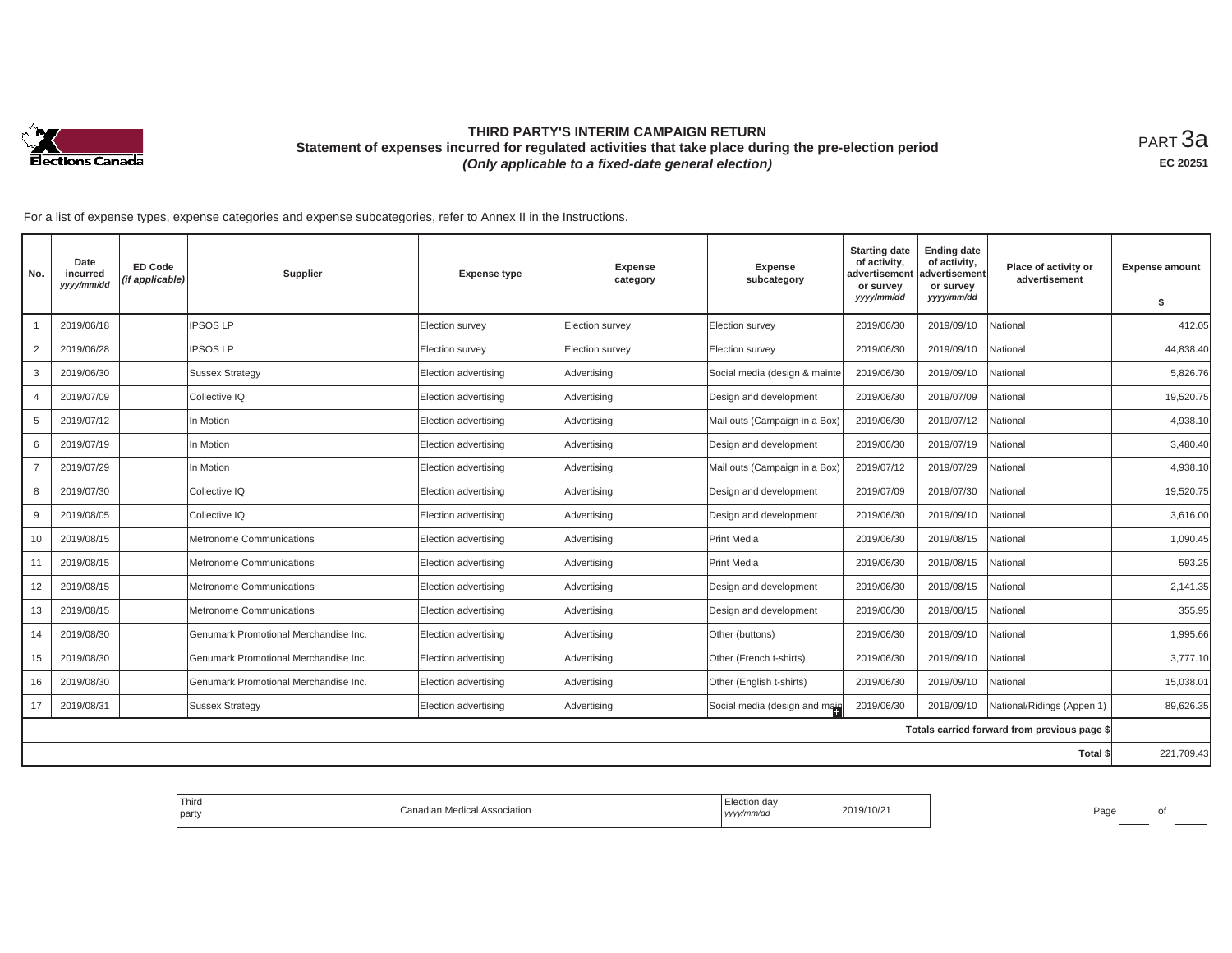

## **THIRD PARTY'S INTERIM CAMPAIGN RETURN Statement of expenses incurred for regulated activities that take place during the election period**<br>РАRТ  $3\mathrm{b}$

**EC 20251**

For a list of expense types, expense categories and expense subcategories, refer to Annex II in the Instructions.

| No.                                          | Date<br>incurred<br>yyyy/mm/dd | <b>ED Code</b><br>(if applicable) | Supplier                 | <b>Expense type</b>  | Expense<br>category | Expense<br>subcategory        | <b>Starting date</b><br>of activity,<br>advertisement<br>or survey<br>yyyy/mm/dd | <b>Ending date</b><br>of activity,<br>advertisement<br>or survey<br>yyyy/mm/dd | Place of activity or<br>advertisement | <b>Expense amount</b><br>s. |
|----------------------------------------------|--------------------------------|-----------------------------------|--------------------------|----------------------|---------------------|-------------------------------|----------------------------------------------------------------------------------|--------------------------------------------------------------------------------|---------------------------------------|-----------------------------|
|                                              | 2019/06/18                     |                                   | <b>IPSOS LP</b>          | Election survey      | Election survey     | Election survey               | 2019/09/11                                                                       | 2019/10/20                                                                     | National                              | 231.78                      |
| 2                                            | 2019/06/28                     |                                   | <b>IPSOS LP</b>          | Election survey      | Election survey     | Election survey               | 2019/09/11                                                                       | 2019/10/20                                                                     | National                              | 25,221.60                   |
| 3                                            | 2019/06/30                     |                                   | <b>Sussex Strategy</b>   | Election advertising | Advertising         | Social media (design & mainte | 2019/09/11                                                                       | 2019/10/20                                                                     | National                              | 3,277.56                    |
| $\overline{4}$                               | 2019/08/05                     |                                   | Collective IQ            | Election advertising | Advertising         | Design and development        | 2019/09/11                                                                       | 2019/10/20                                                                     | National                              | 2,034.00                    |
| 5                                            | 2019/08/31                     |                                   | <b>Sussex Strategy</b>   | Election advertising | Advertising         | Social media (design & mainte | 2019/09/11                                                                       | 2019/10/20                                                                     | National/Ridings (App 1)              | 50,414.82                   |
| 6                                            | 2019/08/31                     |                                   | Industrial Media Inc.    | Election advertising | Advertising         | Design and development        | 2019/09/11                                                                       | 2019/10/20                                                                     | National                              | 3,757.25                    |
| $\overline{7}$                               | 2019/09/11                     |                                   | Metronome Communications | Election advertising | Advertising         | Print media                   | 2019/09/11                                                                       | 2019/10/20                                                                     | National                              | 1,124.35                    |
| 8                                            | 2019/09/11                     |                                   | Metronome Communications | Election advertising | Advertising         | Print media                   | 2019/09/11                                                                       | 2019/10/20                                                                     | National                              | 548.05                      |
| 9                                            | 2019/09/11                     |                                   | Metronome Communications | Election advertising | Advertising         | Social media (design & mainte | 2019/09/11                                                                       | 2019/10/20                                                                     | National                              | 361.60                      |
|                                              |                                |                                   |                          |                      |                     |                               |                                                                                  |                                                                                |                                       |                             |
|                                              |                                |                                   |                          |                      |                     |                               |                                                                                  |                                                                                |                                       |                             |
|                                              |                                |                                   |                          |                      |                     |                               |                                                                                  |                                                                                |                                       |                             |
|                                              |                                |                                   |                          |                      |                     |                               |                                                                                  |                                                                                |                                       |                             |
|                                              |                                |                                   |                          |                      |                     |                               |                                                                                  |                                                                                |                                       |                             |
|                                              |                                |                                   |                          |                      |                     |                               |                                                                                  |                                                                                |                                       |                             |
|                                              |                                |                                   |                          |                      |                     |                               |                                                                                  |                                                                                |                                       |                             |
|                                              |                                |                                   |                          |                      |                     |                               |                                                                                  |                                                                                |                                       |                             |
| Totals carried forward from previous page \$ |                                |                                   |                          |                      |                     |                               |                                                                                  |                                                                                |                                       |                             |
| Total \$                                     |                                |                                   |                          |                      |                     |                               |                                                                                  | 86,971.01                                                                      |                                       |                             |

| Third<br>the control of the con-<br>l part | anadian Medical Associationب | da<br>2019/10/21<br>"''<br>  УУУУ | Page |
|--------------------------------------------|------------------------------|-----------------------------------|------|
|--------------------------------------------|------------------------------|-----------------------------------|------|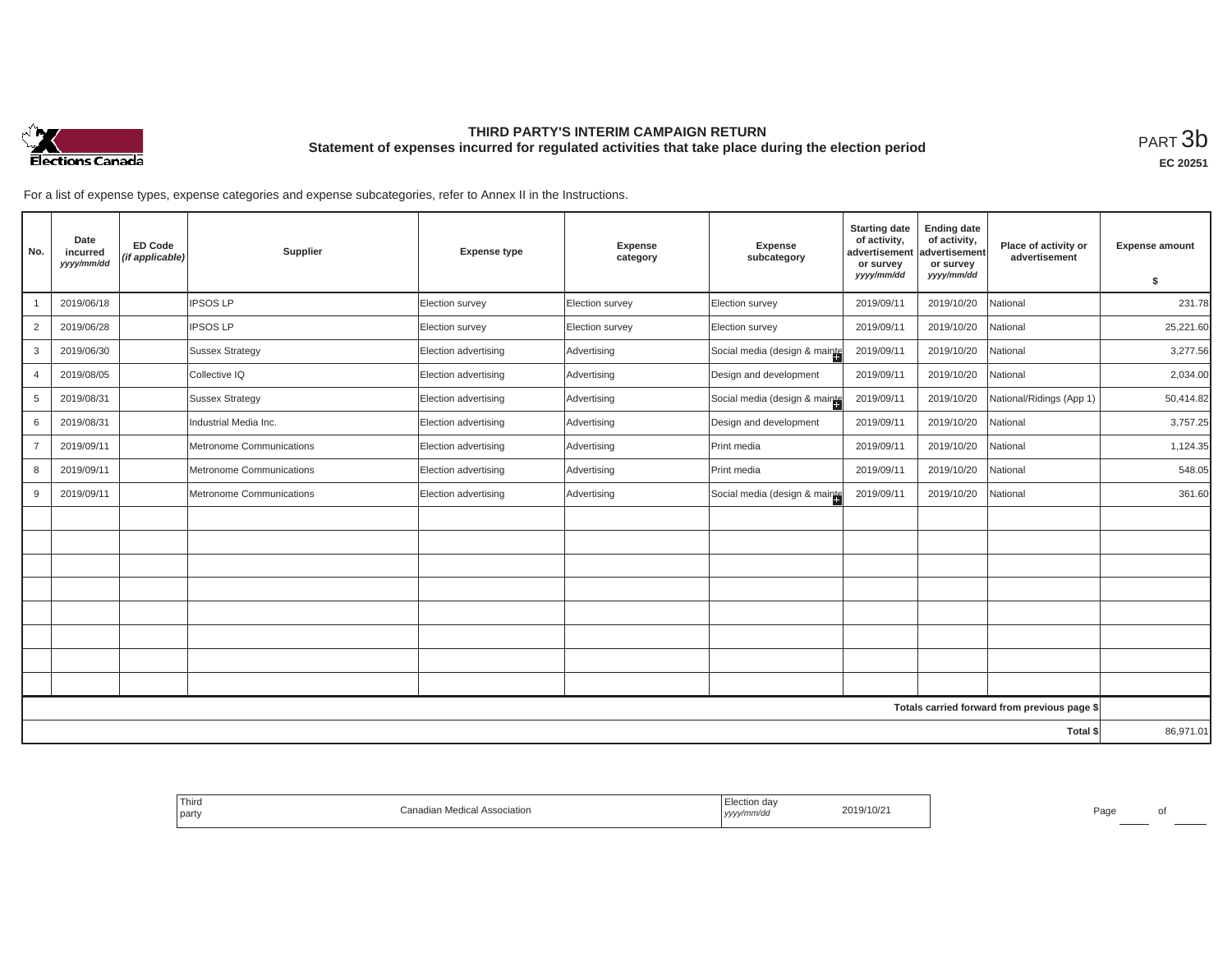

# **THIRD PARTY'S INTERIM CAMPAIGN RETURN Summary of expenses** PART 3c

٦

| No.              | Type of expense               | Pre-election period (Part 3a)<br>(Only applicable to<br>a fixed-date general election) | Election period (Part 3b) | Total<br>э |  |
|------------------|-------------------------------|----------------------------------------------------------------------------------------|---------------------------|------------|--|
| $\overline{1}$ . | Partisan activity expenses    |                                                                                        |                           |            |  |
| 2.               | Partisan advertising expenses |                                                                                        |                           |            |  |
| 3.               | Election survey expenses      | 45,250.45                                                                              | 25,453.38                 | 70,703.83  |  |
| 4.               | Election advertising expenses |                                                                                        | 61,517.63                 | 61,517.63  |  |
| 5.               | Total (items 1 to 4)          | 45,250.45                                                                              | 86,971.01                 | 132,221.46 |  |

| Third<br>$0$ coopintion<br>sociation<br>party | da\<br>ectior<br>.<br>y/mm/da<br>,,,,<br>. | 0/10 |
|-----------------------------------------------|--------------------------------------------|------|
|-----------------------------------------------|--------------------------------------------|------|